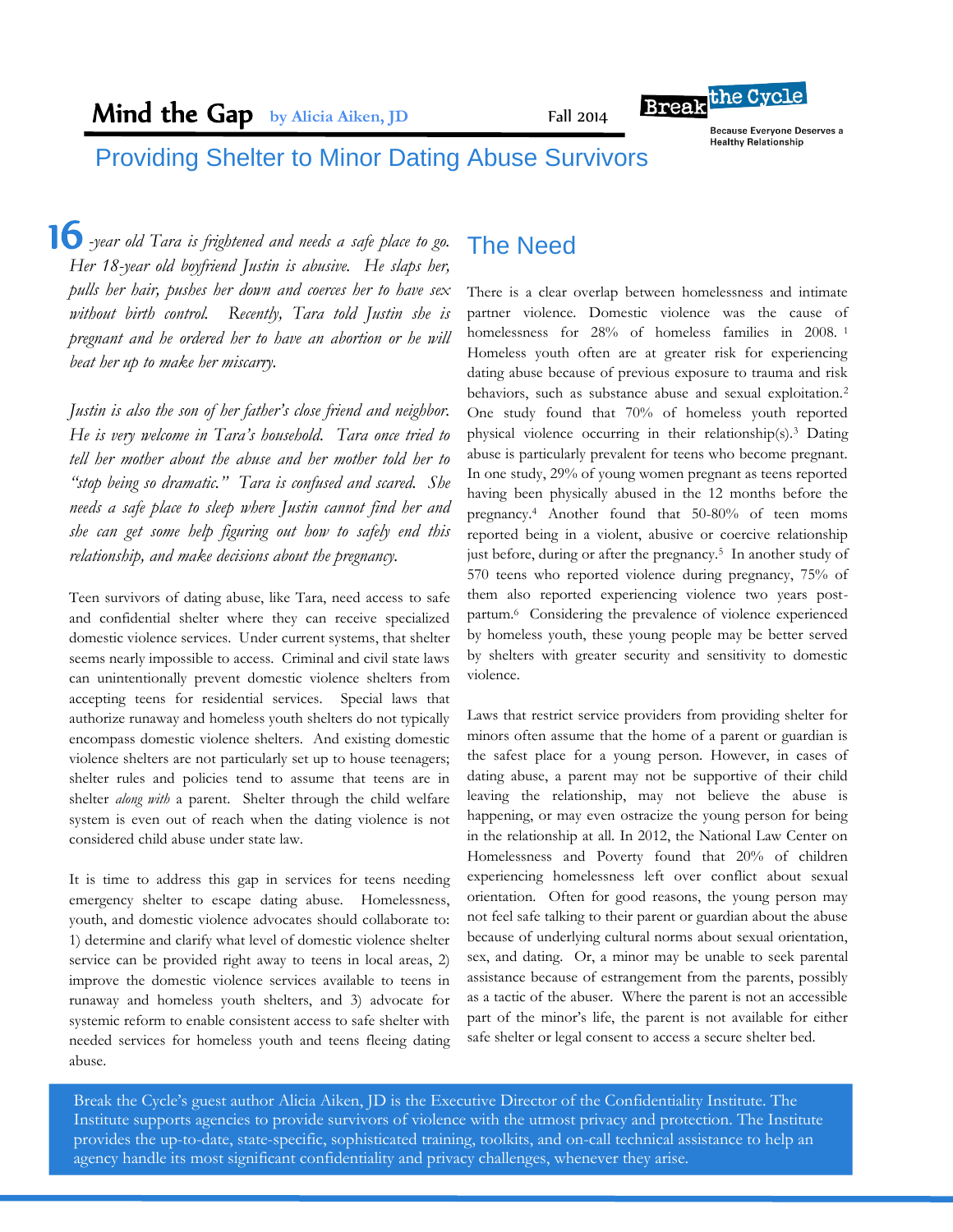

Laws that restrict service providers from providing shelter for minors often assume that the home of a parent or guardian is the safest place for a young person. However, in cases of dating abuse, a parent may not be supportive of their child leaving the relationship, may not believe the abuse is happening, or may even ostracize the young person for being in the relationship at all.

Even a supportive parent may not have the resources or capacity to keep a young person safe or to provide a confidential location as needed. One study found 1 in 5 female victims of domestic violence and 1 in 14 male victims of domestic violence experienced stalking between the ages of 11-17.<sup>7</sup> Weapons are used to threaten or harm victims in 20% of stalking cases. <sup>8</sup>Even more concerning, in its last analysis of intimate partner violence and age of the victim, the Bureau of Justice Statistics found that 22% of murdered females between the ages of 16 and 19 were killed by an intimate partner.<sup>9</sup> Secure, confidential shelter locations matter. Parents or caregivers may not know how to handle violent situations, or may be putting themselves and others at risk in an attempt to protect the young person. Denying access to domestic violence shelters to youth in abusive relationships potentially traps their entire family in a dangerous situation and impedes the family's ability to address the seriousness of their problem.

But given that that there is a federallysupported runaway and homeless youth shelter system, why do these youth need access specifically to *domestic violence* shelters? Because domestic violence shelters are distinct from other crisis shelters. Immediate safety is the first and most important goal so the buildings are designed to maximize safety and security. Youth survivors are also at greater risk for re-victimization later in life, alcohol and drug abuse, depression, eating disorders, struggling in school, and suicidal thoughts. While some of these effects overlap with what homeless youth experience, they stem from different causes and call for different responses, responses that homeless shelters may not be prepared to provide. Few RHY transitional shelter providers reported screening for intimate partner violence and victimization during intake and even fewer felt that they were providing effective services to address dating violence and abuse.<sup>10</sup> In focus groups conducted with Chicago homeless youth shelter providers, the workers identified

their "lack of expertise" around domestic violence as a barrier to serving teens escaping dating abuse.<sup>11</sup> A domestic violence shelter is better versed in providing a trauma-informed response to dating abuse than a homeless shelter, and teens in need should be able to seek the services that meet their needs.

Additionally, because so many pregnant and parenting teens are experiencing dating abuse, they need a shelter designed to accommodate parents with small children. Domestic violence shelters are built on the assumption that parents fleeing violence will bring their children with them, and are designed to accommodate very young children. Homeless youth shelters, on the other hand, often have less capacity to accept young adults with small children.<sup>12</sup>

Despite the link between domestic violence and homelessness for youth, less than 50% of the domestic violence programs surveyed were familiar with or comfortable providing services to runaway or homeless youth.<sup>13</sup>

#### The Barriers

Why aren't domestic violence shelters routinely housing teens fleeing dating abuse? Because state and local laws intended to keep children safe with their parents unintentionally prohibit domestic violence shelters from providing services. The barriers run the gamut from traditional 'harboring a runaway' laws to onerous licensing procedures to shelter service requirements that teens cannot consent to participate in. While exceptions have been carved into these laws to facilitate specific homeless youth shelters, most exceptions still don't facilitate domestic violence specific shelter services for unaccompanied youth. In some places, shelters are merely uncertain as to what is or is not legally allowed so they screen out teens completely to avoid legal liability issues. Just assessing what the shelter can or cannot do intimidates many programs out of trying to do anything for teens.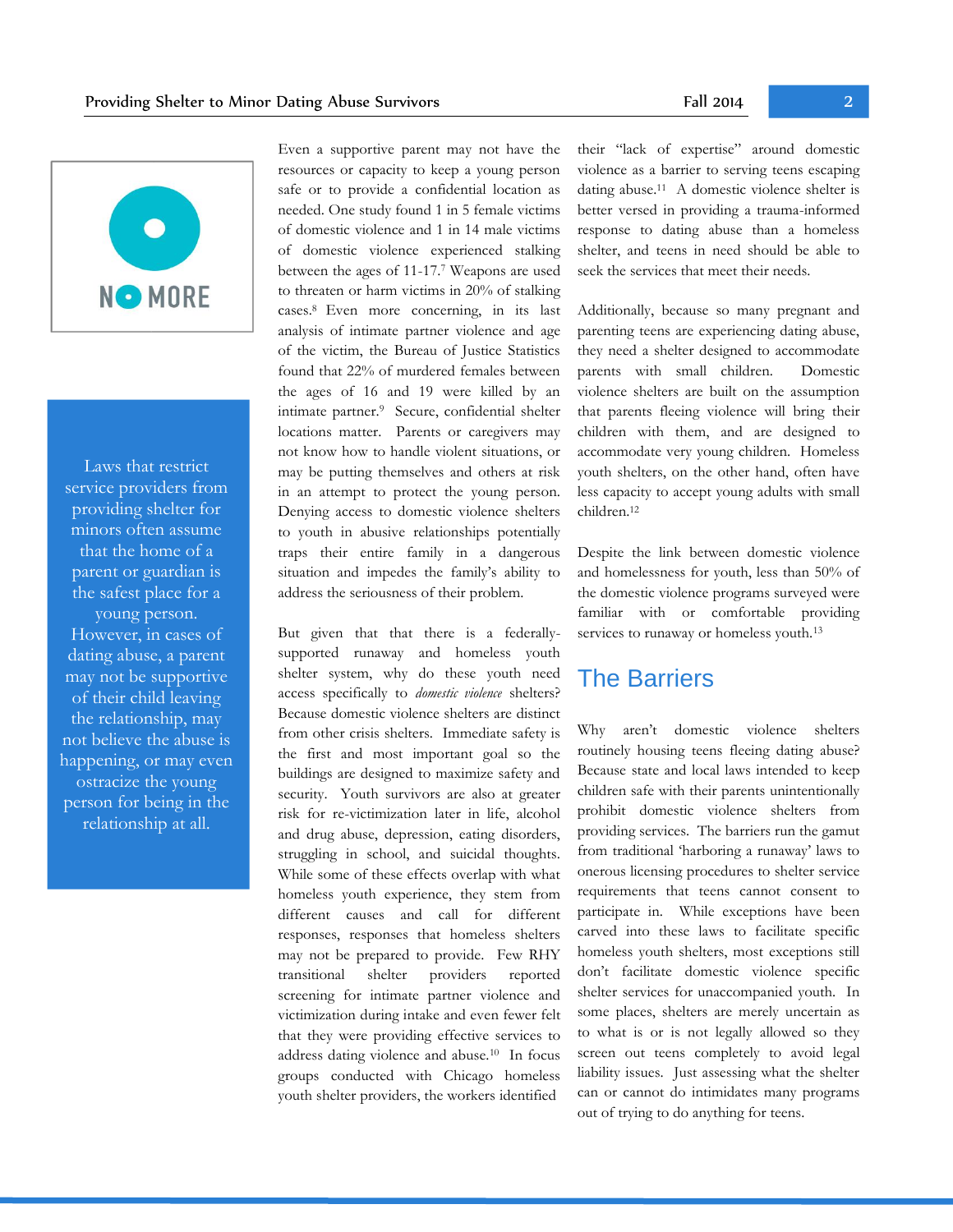Some programs may cite state laws prohibiting "harboring a runaway" or "contributing to the delinquency of a minor" as the reason they cannot provide emergency shelter to teens. Looking at the 50 states and 6 territories, 16 of them make it an explicit crime to harbor a runaway child.<sup>14</sup> Even among those statutes, the laws vary as to what activities are prohibited. For instance, harboring a runaway can mean it is a crime to shelter a teen who is a runaway with the intent to allow the child to remain away from home against the wishes of parent or guardian.<sup>15</sup> Or it may only be a crime to grant shelter and conceal the teen when a report has been made to the police. In Illinois, harboring a runaway means giving shelter without consent of the parent or guardian for more than 48 hours without notifying law enforcement.<sup>16</sup> North Dakota provides an exception allowing for 72 hours shelter where the child has been abused.<sup>17</sup> Shelters are reasonably wary to run afoul of such statutes. Additionally, most jurisdictions have other laws which could be interpreted to prevent domestic violence programs from granting shelter to minors, such as prohibitions against "contributing to the delinquency of a minor" or "interference with custodial rights."<sup>18</sup> The risk of criminal or civil liability for violating such laws deters established shelter programs from working with minors.

Programs are also concerned about whether teens are legally able to consent to receive services. Most shelter providers require residents to consent to receiving shelter services, and if a minor cannot legally consent, they cannot receive shelter. These laws and the standards applied vary by jurisdiction, and only a few states have taken steps to overcome the age barrier. Additionally, domestic violence shelters typically offer an array of services, including advocacy, peer and group counseling, and therapy with a licensed provider. The ability of minors to contract, even for necessities like shelter, can be severely restricted or completely non-existent. The parameters of a minor's right to contract/consent to services will be different in each state and can change depending on the

type of service being offered. Shelters may conclude that minors who cannot legally participate in the available services will be a liability whom they cannot properly serve.

Licensing restrictions can also pose a serious barrier to serving minors in domestic violence shelters. Many states do not require any licenses for domestic violence shelters to house adults with their children, but do require licenses for any facility that cares for or shelters children alone. States have created special "homeless youth" licensing rules to facilitate those shelters, but those rules may assume the licensee will solely house youth. For example, Illinois Department of Children and Family Services regulations prohibit any licensed youth emergency shelter from sheltering persons over age 21.<sup>19</sup> Such a regulation forces a domestic violence program to choose between serving adult victims with their children or unaccompanied youth victims, but not both. This is true even though domestic violence shelters are serving youth victims every day when they enter shelter in the company of a victimized parent. Even where licensing as a facility for youth is possible for an existing domestic violence shelter, the requirements of the license may be so onerous that shelters do not feel they can expend the resources to become licensed.

### The Existing Possibilities

Given this patchwork legal landscape, what can domestic violence agencies do to serve unaccompanied youth in urgent need of safe shelter to escape dating abuse? First, acknowledge that the need for services specifically to minors exists, and that it is within the agency's mission to address the need. Then, commit resources to determining what exactly best practices are when an agency is contacted to provide shelter to a minor fleeing dating abuse. The following is a checklist of steps to prepare for and provide services to unaccompanied youth in need.

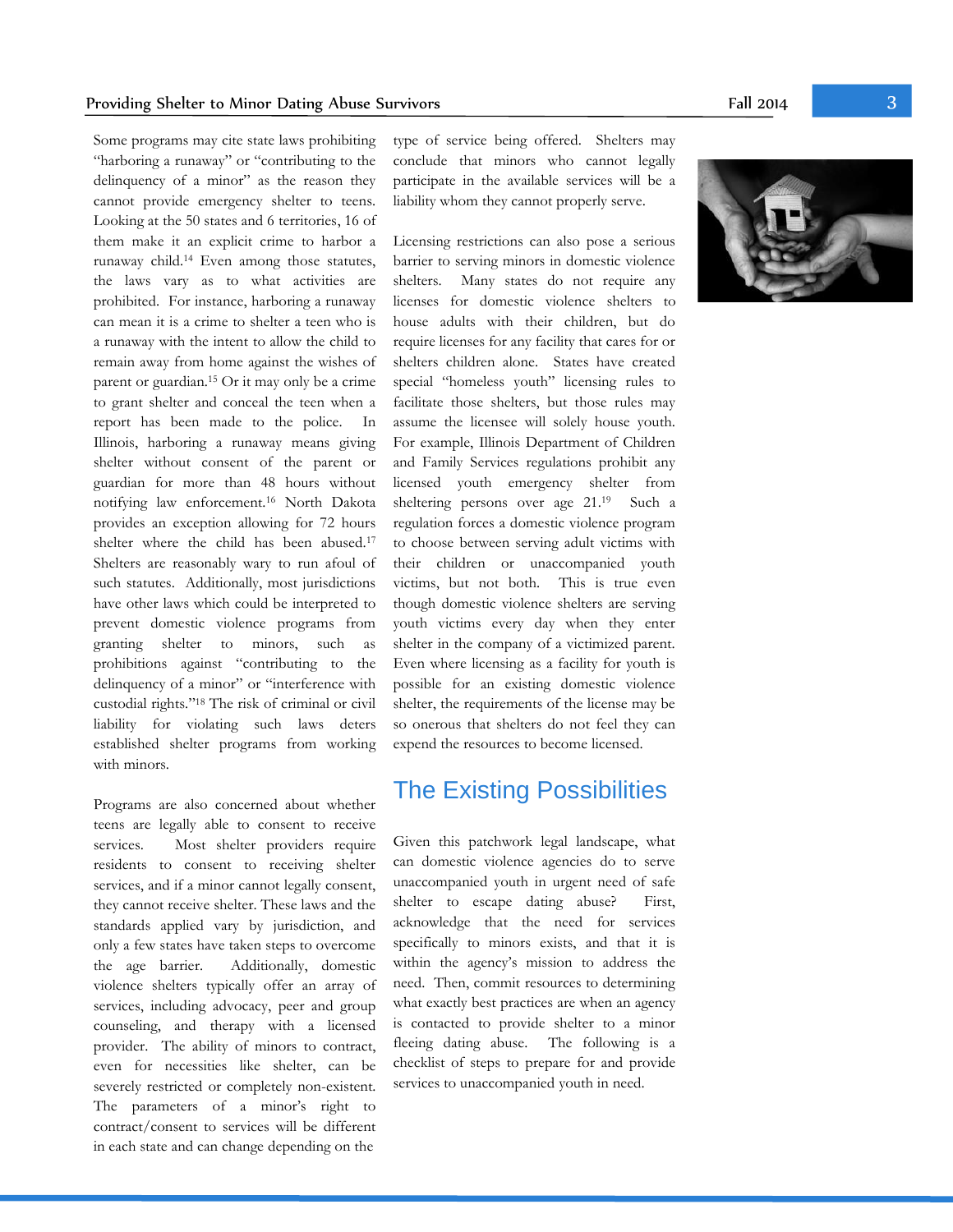- 1. Assess the exact requirements and limitations of local laws regarding :
	- "harboring a runaway" or "contributing to the delinquency of a minor"
	- youth ability to contract for necessities and consent to services.

There may be a window of time (sometimes 24 or 72 hours) during which a program could shelter an unaccompanied teen consistent with the law. Or, the law may contain exceptions for shelters or a defense for persons acting on a belief that shelter is necessary to prevent harm to the child. The 2012 report "Alone Without a Home" from the National Law Center on Homelessness and Poverty and the National Network for Youth provides an excellent summary of laws affecting minors in 56 U.S. jurisdictions.

- 2. Assess the licensing requirements for domestic violence shelters and for shelters serving unaccompanied youth in your jurisdiction. Where there are conflicts making it impossible to serve both groups, begin a discussion with the licensing agency about whether waivers are possible to facilitate domestic violence shelter services to unaccompanied youth. Where there are conflicts between government agencies as to what licensing is or is not required, work with those agencies to resolve the conflict rather than excluding teens from safe shelter options.
- 3. Reach out to runaway and homeless youth programs in your jurisdiction. Find out how they currently address the needs of youth domestic violence survivors, and explore creative collaborations to improve the domestic violence program's ability to be youth-friendly and serve their needs.
- 4. Analyze referral and intake procedures to be sure that youth are not explicitly or implicitly screened out on a routine basis.
- 5. Prepare staff to meet with youth who request help, and to discuss with youth any limitations on services, including any legal requirements that the program notify child welfare, law enforcement, or parents/guardian as to the location of the teens and the violence disclosed.
- 6. Discuss with a youth seeking services whether:
	- the youth is fully or partially emancipated, or seeking emancipation; or
	- the youth has or would like to seek parental consent to receive shelter services.

Programs should develop appropriate protocols to document parental consent and establish appropriate lines of communication between the youth, the program staff and the parent. Be clear with the youth about what confidentiality there is or is not between program staff, youth, and parents.

- 7. Design services aimed at meeting the needs of teens which they can definitely consent to receive under local law. One example is on-site parenting classes designed specifically for survivors of dating abuse. Then create clear outreach materials to inform teens about the services to which they have access.
- 8. Examine any "required" participation or services within the shelter to determine whether they are appropriate for youth in the shelter, and whether youth can consent to receive those services under local law. If those services are not a good fit, then reconsider whether they actually need to be required.
- 9. Undertake an overall review of the shelter environment to make it a youth-friendly place for all teens in the shelter (with or without a parent). Do the rules unreasonably restrict the movement and autonomy of teens? Do the rules assume that all minors in the shelter are there in the company of a parent? After assessing the rules, assess the space and make-up of the staff. Does the shelter have youth-friendly space, as well as staff with the background and ability to program for and respond to teen needs? If not, then reach out to runaway and homeless youth providers in your region to learn and initiate change within your shelter.
- 10. Raise public awareness in the community about the needs of youth fleeing dating abuse. A domestic violence shelter won't be the right fit for every teen fleeing dating abuse, but it will be the best fit for some. By collaborating with runaway and homeless youth providers, the experience and resources for young survivors can be improved in both traditional youth homeless shelters and domestic violence shelters.